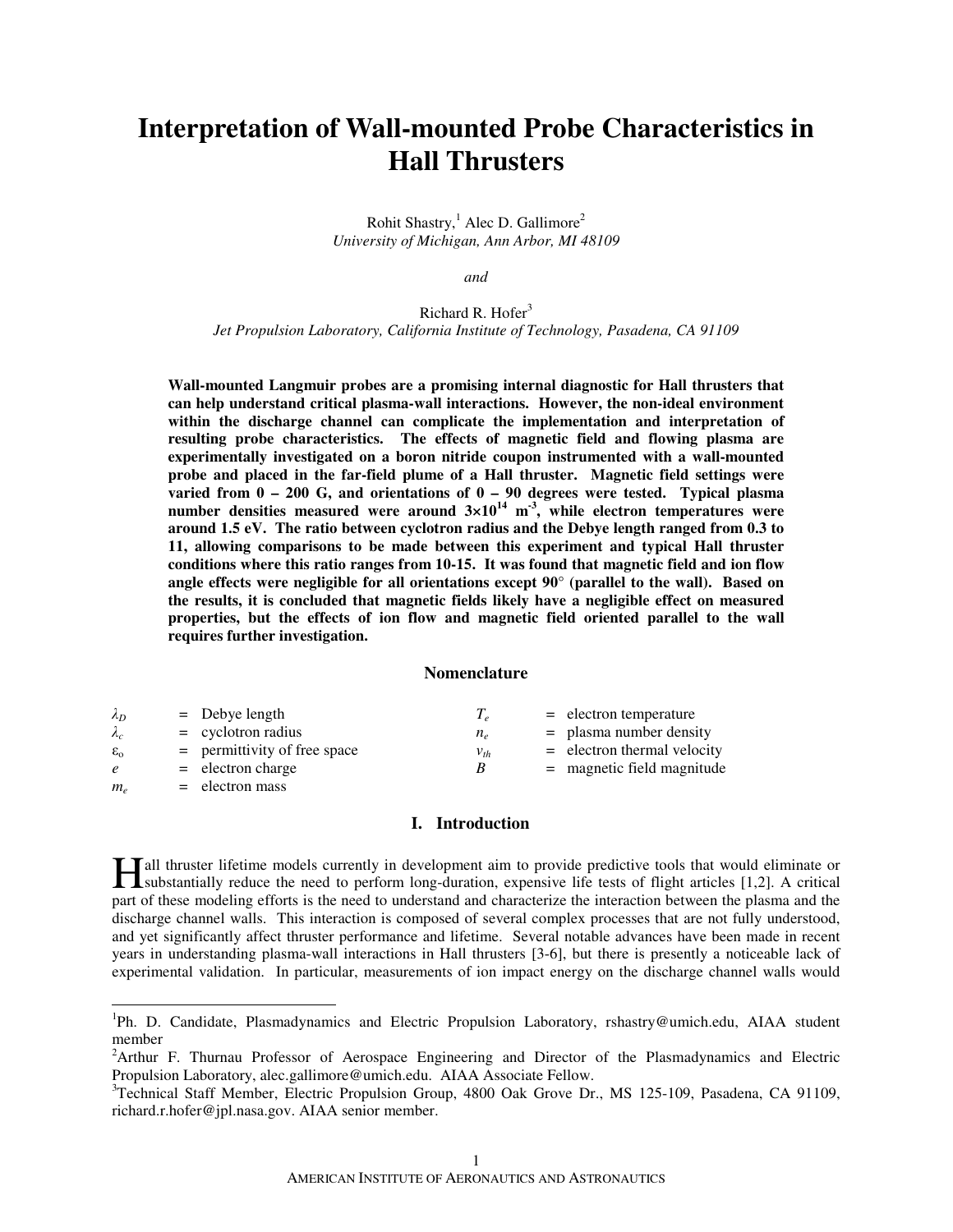provide an excellent source of validation for current models as well as increase understanding of plasma-wall interactions. However, the complex environment of the Hall thruster sheath complicates the use of standard probes and interpretation of resulting data, warranting investigation into how these probes behave under such conditions.

Langmuir probes mounted within the discharge channel wall have been successfully implemented in the past as an internal diagnostic [7-11]. However, effects of magnetic field, flowing plasma, anisotropy of the electron velocity distribution function, and plasma non-uniformity have not been adequately considered when analyzing data from these probes. These non-ideal features of the plasma within the channel can complicate the obtained results. In order to properly determine ion impact energies within the channel, accurate floating and plasma potentials must be known, and thus the effect of the complex environment on the measured parameters must be determined. This study aims to experimentally characterize the effects of magnetic field and flowing plasma on the characteristics of wall-mounted probes. A boron nitride coupon was instrumented with a flush-mounted Langmuir probe and subjected to various magnetic field configurations using a Helmholtz coil. The coupon was placed within the plume of a 6-kW laboratory Hall thruster, and allowed to rotate in order to investigate various flow and magnetic field orientations. The setup was designed to mimic certain conditions found within the Hall thruster channel, but in a controlled, well-known manner.

The paper is organized as follows: Section II details the experimental apparatus used in this investigation. Section III gives results of the measured plasma properties over the range of configurations tested, while Section IV provides a discussion of the results and its impact on the interpretation of wall-mounted probe characteristics. Finally, Section V draws conclusions from the current work and briefly discusses future work.

## **II. Experimental Apparatus**

#### **A. Vacuum Facility**

This study was performed in the Large Vacuum Test Facility (LVTF) at the Plasmadynamics and Electric Propulsion Laboratory. The LVTF is a 6-m wide by 9-m long cylindrical stainless steel chamber. Pumping is provided by seven single-stage CVI model TM-1200 cryopumps, which are covered by liquid-nitrogen-cooled shrouds. Nominal pumping speed is 240,000 l/s on xenon, providing a base pressure of approximately  $2.3 \times 10^{-7}$  torr. Facility pressure was monitored by two commercially available hot-cathode ionization gauges. For a total xenon flow rate of 21.5 mg/s, the operating pressure in the LVTF was  $1.2\times10^{-5}$  torr.

#### **B. Test Coupon and Langmuir Probes**

The coupon used for this study was a 2.54-cm-diameter disc made of HP grade boron nitride. A 0.5-mmdiameter tungsten wire was inserted at the center of the disc such that its tip was flush with the coupon surface. An alumina post and stainless steel collar was used to connect the probe/coupon assembly to a linear rotational stage. The coupon location was offset slightly from the point of rotation to ensure that the probe location remained fixed during orientation changes (see Figure 1). A separate, cylindrical Langmuir probe was placed 20.5 cm to the side and 16 cm in front of the test coupon. This probe allowed for an independent measurement of the local plasma properties not subject to the effects of the imposed magnetic field. The probes were driven by a commercially available Keithley 2410 sourcemeter. Collected current was measured by the same device, and the resulting data were recorded using Labview.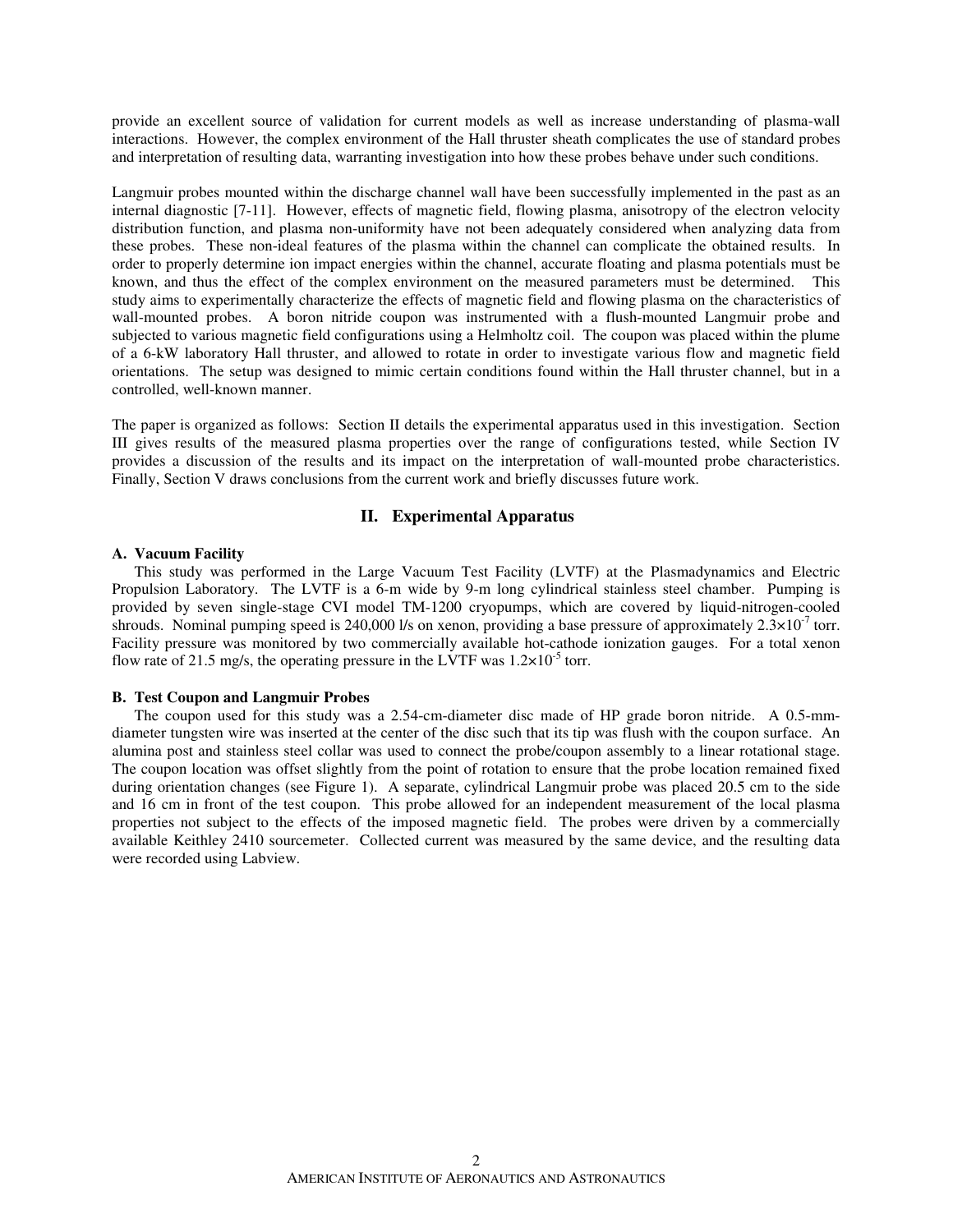

Figure 1: Schematic of coupon/probe assembly used in study. **Left**: Front view. **Right**: Top view. Not to scale.

## **C. Helmholtz Coil**

The magnetic field for this study was provided by a Helmholtz coil fabricated in-house. Each coil was composed of 200 turns of 13-Gauge magnet wire, wrapped around aluminum spools. Each spool was hollow along the center with an inner diameter of approximately 5 cm. The coils were supported by commercially available aluminum alloy extrusions, and had a separation distance of 18.5 mm. A 350-W commercially available power supply was used to energize the coils, while a digital multimeter placed in series was used to monitor the supplied current.

A 3-axis gaussmeter was used to map the magnetic field along the center plane at several current levels. The ambient magnetic field map was measured and later subtracted out of subsequent data sets. Figure 2 shows the test section of the Helmholtz coil as well as the magnetic field map at 5 A of supplied current. A calibration curve was generated for the magnetic field strength at the center of the test section and used to determine the required current for each data point tested. The magnetic field generated was approximately 26 gauss (G) per ampere (A) at the test section center.



Figure 2: Helmholtz coil used in the experiment. **Left**: Side view showing gaussmeter in test section. **Right**: Magnetic field map at 5 A of supplied current**.** Units are in gauss, and the origin is the test section center.

## **D. Plasma Source**

The Helmholtz coil assembly was placed in the plume of a 6-kW laboratory Hall thruster, approximately 3 m downstream of the thruster exit and 14 degrees off thruster centerline. Research grade xenon propellant (99.999%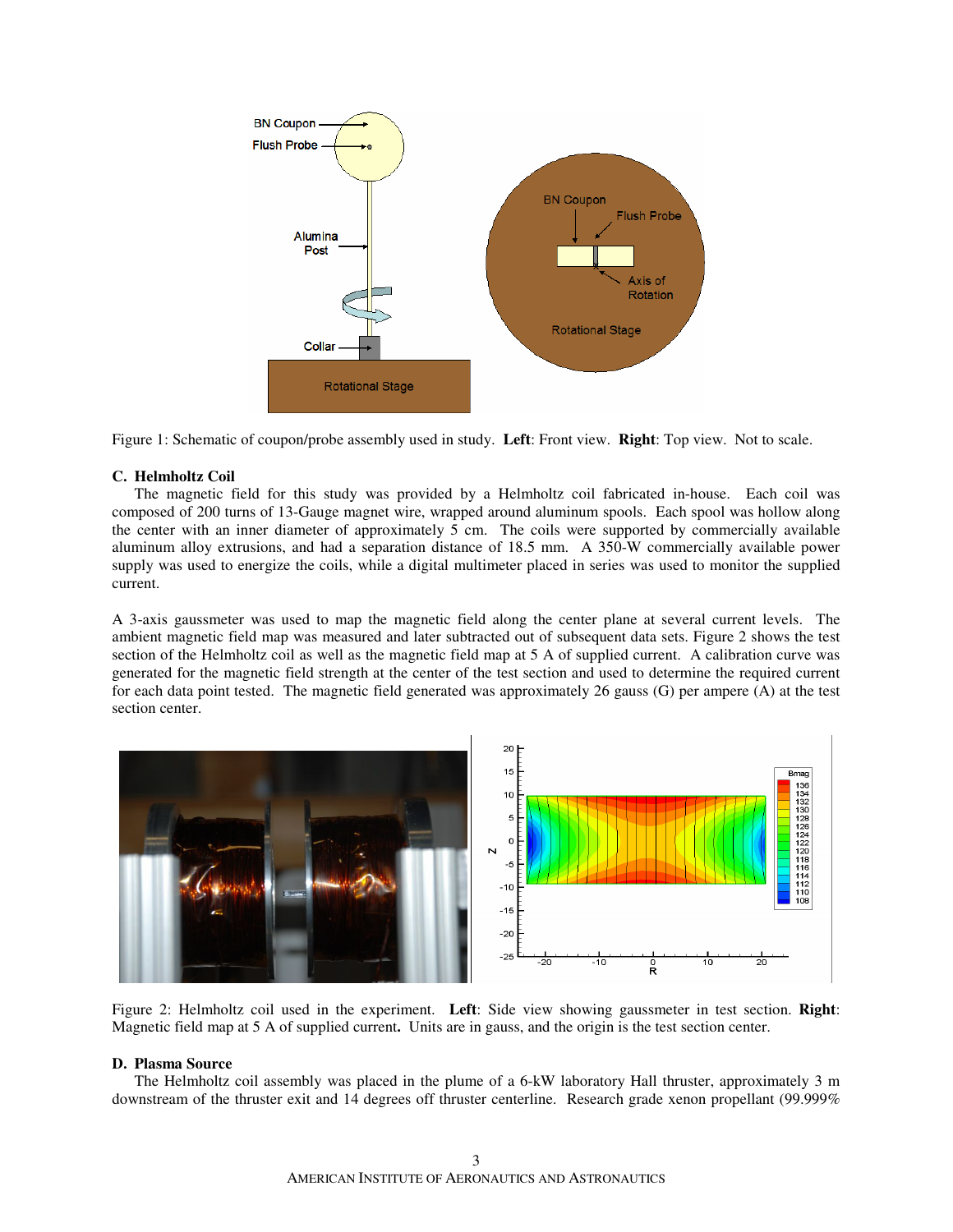pure) was supplied to the anode and cathode via two separate commercially available flowmeters, accurate to  $\pm 1\%$ full scale. The Helmholtz coil assembly was oriented such that its centerline was aligned with the ion flow, assuming isotropic expansion from a point source located at thruster center (see Figure 3). This was done to ensure that the ion flow and magnetic field were very nearly parallel, such that the plasma flow met little impedance from the magnetic field on its way to the test coupon at the coil center. Uncertainly in magnetic field angle was estimated to be  $\pm 1^{\circ}$ , while the uncertainty in flow angle was conservatively estimated to be  $\pm 5^{\circ}$ .



Figure 3: General experimental setup and orientation. **Left**: Top-down schematic of relative orientation between thruster, Helmholtz coil, and cylindrical Langmuir probe. Not to scale. **Right**: Front-view photograph showing final integration between test coupon, Helmholtz coil, and cylindrical Langmuir probe.

## **III. Results**

Langmuir probe traces were taken under various magnetic field magnitudes and orientations (see Table 1, Figure 4). Since the Helmholtz coil assembly remained fixed with respect to the plume of the Hall thruster, the magnetic field and ion velocity vectors were always parallel. Therefore, differences between the ion flow angle and the magnetic field orientation, a situation that is encountered in Hall thruster discharge channels, were not studied in this experiment. The effects purely from flow angle were investigated by looking at the tested angles with no magnetic field present. Floating and plasma potentials, electron temperature, and number density were found using standard Langmuir probe theory [12], and compared across test conditions. Figure 5 shows the variation in plasma properties over the range of magnetic field and flow angle settings tested.

| <b>Magnetic Field Magnitude</b><br>(B, gauss) | <b>Coupon-Normal Angle with</b><br><b>Respect to Ion Flow and</b><br>Magnetic Field $(\theta, deg)$ | Coupon/Probe     |
|-----------------------------------------------|-----------------------------------------------------------------------------------------------------|------------------|
| $\theta$                                      | 0                                                                                                   |                  |
|                                               | 30                                                                                                  |                  |
| 10                                            | 60                                                                                                  |                  |
| 30                                            | 90                                                                                                  |                  |
| 50                                            |                                                                                                     | ∸<br>$B,\vec{u}$ |
| 100                                           |                                                                                                     | $\theta$         |
| 150                                           |                                                                                                     |                  |
| 200                                           |                                                                                                     |                  |

Table 1: List of magnetic field magnitudes and orientation angles tested. All eight magnetic fields were tested at each orientation, yielding a total of 32 test conditions.

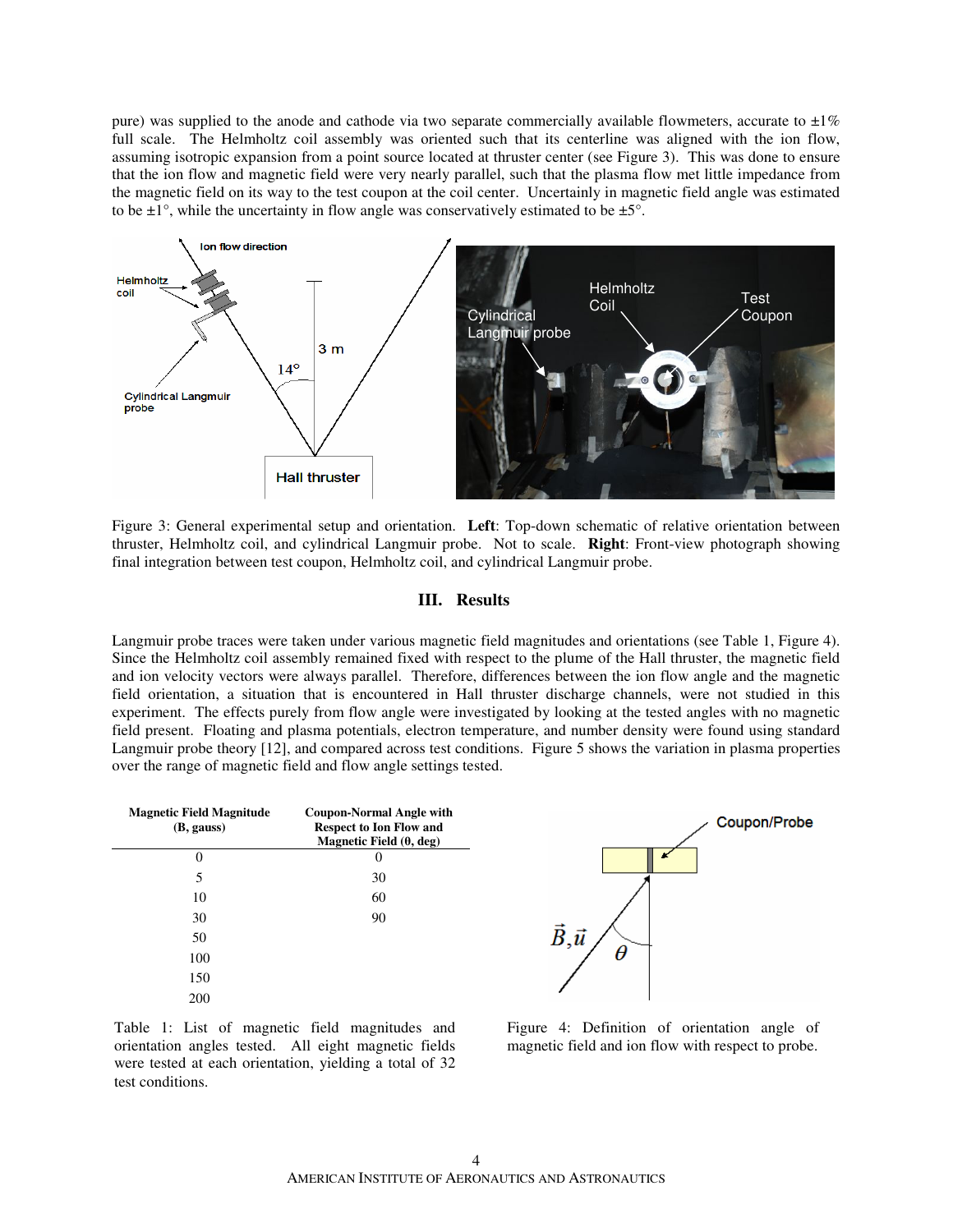

Figure 5: Calculated plasma properties as a function of magnetic field setting. Shown are floating potential (upper left), plasma potential (upper right), electron temperature (lower left), and number density (lower right). The height of the vertical bars at  $B = 0$  represents the values measured by the independent cylindrical Langmuir probe.

It is evident from Figure 5 that the effects of flow angle and magnetic field are negligible (i.e. within the experimental error) under the conditions tested for angles less than 90 degrees. The data appear a bit noisy for a 90 degree orientation and magnetic field magnitudes less than 25 G. For greater magnitudes, the floating potential and number density drop while the plasma potential and electron temperature increase with increasing magnetic field. The independent cylindrical Langmuir probe measured properties of 0.5 V floating potential, 5.4 V plasma potential, 1.1 eV electron temperature, and  $2.6 \times 10^{14}$  m<sup>-3</sup>, all of which are typical of the far-field plume of a Hall thruster (see Figure 5). While all of these properties were measured slightly greater by the coupon probe, the cylindrical probe was farther off thruster centerline and thus more likely to measure lower potentials and densities. This minor discrepancy was therefore not attributed to any inherent difference between cylindrical and flush-mounted probes. Lastly, it should be noted that while the effects of magnetic field on number density at angles less than 90 degrees are small, there are distinct trends. In particular, the number density almost monotonically increases with magnetic field at  $\theta = 0^{\circ}$ , while it tends to peak around 50 G at orientations of 30 and 60 degrees. These features, along with their impact on flush probes in Hall thrusters, will be further discussed in the following section.

#### **IV. Discussion**

The primary goal of this study is to determine the effects of magnetic field and flowing plasma on wall-mounted probes under typical conditions within a Hall thruster discharge channel. In Section III, it was shown experimentally that these effects are small over a wide range of the scenarios tested. In order to better understand this result, one must consider the effects on such a probe as being determined by the resulting changes in the Debye sheath and particle trajectories. In particular, it has been shown by Ahedo [13,14] that the sheath within a magnetic field changes fundamentally based on ratios between the cyclotron radius, Debye length, and collisional mean free path. The mean free path in this experiment as well as in a Hall thruster discharge channel is on the order of a meter, which is much larger than the other two length scales, which are typically less than a millimeter. Therefore, the relevant regime is always collisionless and only the ratio between the cyclotron radius and the Debye length is considered here. Assuming that the ion temperature is negligible, the Debye length is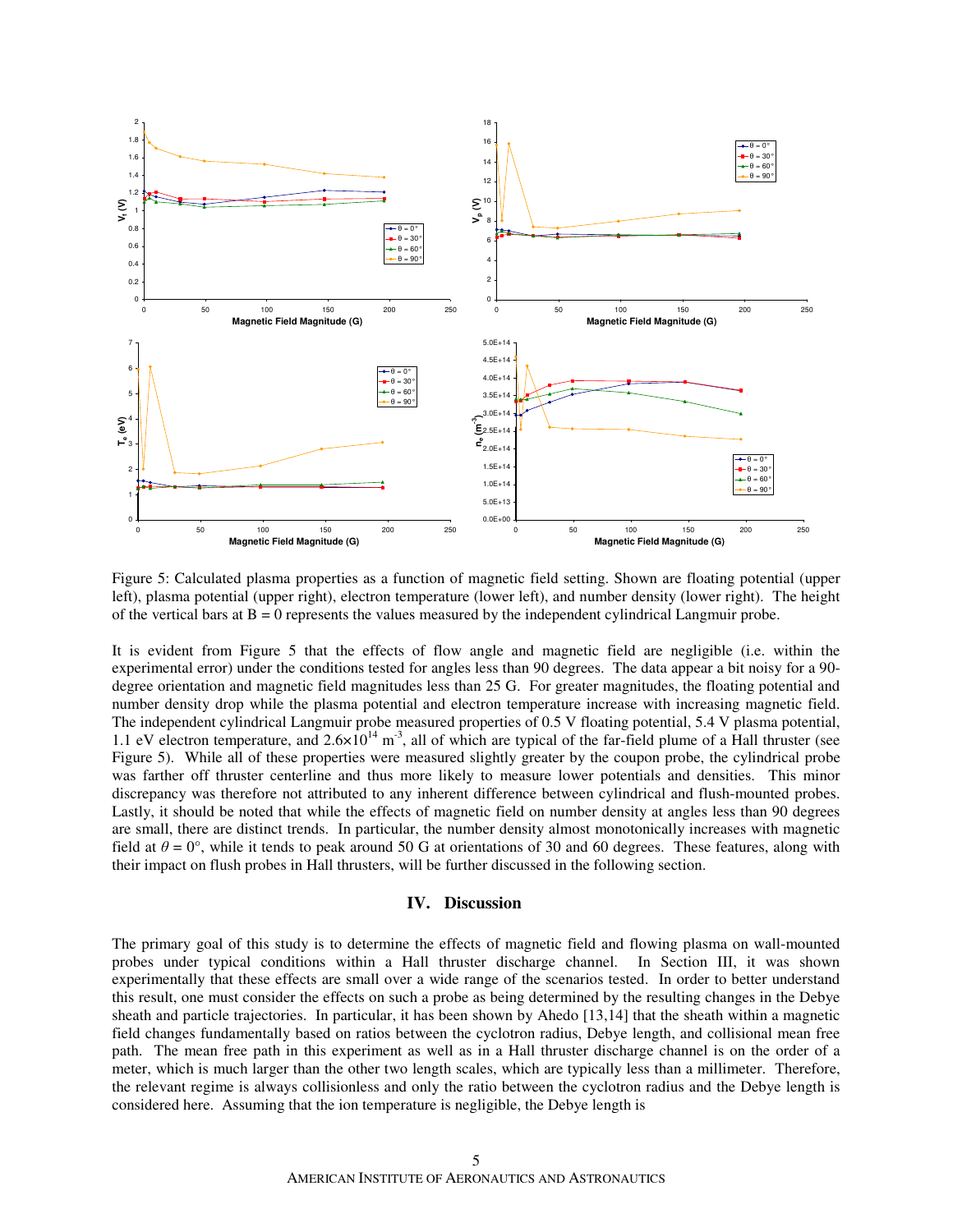$$
\lambda_{\scriptscriptstyle D} = \sqrt{\frac{\varepsilon_{\scriptscriptstyle \circ} T_{\scriptscriptstyle e}}{e n_{\scriptscriptstyle e}}}\,,\tag{1}
$$

where  $\varepsilon_o$  is the permittivity of free space,  $T_e$  is the electron temperature in eV, *e* is electron charge, and  $n_e$  is the plasma number density, all in SI units. The cyclotron, or Larmor, radius, is defined as

$$
\lambda_c = \frac{m_e v_{th}}{eB} = \frac{m_e}{eB} \sqrt{\frac{eT_e}{m_e}} = \sqrt{\frac{m_e T_e}{eB^2}} \,,\tag{2}
$$

where  $m_e$  is the electron mass and *B* is the magnetic field strength in SI units. Combining these equations, the ratio between these lengths is then

$$
\frac{\lambda_c}{\lambda_D} = \sqrt{\frac{m_e n_e}{\varepsilon_o B^2}}.
$$
\n(3)

Table 2 gives values for several relevant quantities near the inner and outer walls of the NASA-173Mv1 [15,16], as well as within this study. Plasma properties within the thruster were measured approximately 0.1 channel widths from each wall [16]. The NASA-173Mv1 was taken as a typical Hall thruster within its power class (several kW). While exact values will vary from thruster to thruster, the magnitude of the values, in particular  $\lambda_c/\lambda_D$ , should remain representative of a large class of Hall thrusters.

|                            | <b>Outer Wall</b>            | <b>Inner Wall</b>            | <b>Present Study</b> |
|----------------------------|------------------------------|------------------------------|----------------------|
|                            | $(NASA-173Mv1)$              | (NASA-173Mv1)                |                      |
| Number Density $(m^{-3})$  | $7 \times 10^{17} - 10^{18}$ | $7 \times 10^{17} - 10^{18}$ | $3 \times 10^{14}$   |
| Electron Temperature (eV)  | $10 - 40$                    | $10 - 40$                    |                      |
| Cyclotron Radius $(\mu m)$ | $450 - 650$                  | $335 - 430$                  | 145 - 5840           |
| Debye length $(\mu m)$     | $30 - 40$                    | $30 - 40$                    | 525                  |
| $\lambda_c/\lambda_D$      | $15 - 16$                    | $10 - 12$                    | $0.3 - 11$           |

Table 2: Typical values of relevant quantities near the inner and outer walls of the NASA-173Mv1 [15,16], as well as for the present study. Plasma properties for the thruster are based on a 300 V discharge.

Table 2 shows that  $\lambda_c/\lambda_D$  varies from 0.3 to 11 in this study. Using the measured number density of 2.6×10<sup>14</sup> m<sup>-3</sup>, the magnetic field strength required for  $\lambda_c/\lambda_D$  to equal unity is approximately 50 G. This indicates that magnetic field magnitudes less than 50 G, along with angles between 0 and 60 degrees, represent similar conditions to those found within Hall thruster channels. This regime, where  $\lambda_c/\lambda_D$  >> 1, was shown by Ahedo [13] to consist of a triple layer structure: a magnetized presheath, an unmagnetized Debye sheath, and an intermediate layer known as the Chodura layer. The purpose of the Chodura layer is to turn the plasma from the B-aligned flow in the presheath to the Ealigned flow in the Debye sheath. In this case, it can be argued that since the sheath remains unmagnetized, the effects of the magnetic field on the resulting probe characteristics are small.

For magnetic fields greater than 50 G, where  $\lambda_c/\lambda_D \sim 1$ , Ahedo [13] shows that the sheath is comprised of a doublelayer: a magnetized presheath, and a partially-magnetized Debye sheath. In this particular case, the magnetic field would greatly affect particle trajectories to the probe. However, this was not observed in the experimental data, except in the calculated number density, as well as all plasma properties at the 90-degree orientation. One would expect that within the magnetized sheath, plasma would move towards the probe oriented along the magnetic field lines. Since this would seemingly only affect the capture area of the probe, only the calculated number density would change. As shown in Figure 5, the calculated plasma density noticeably decreases for magnetic fields higher than 50 G, as expected if the effective probe area decreases once the sheath becomes magnetized. The increase in number density for magnetic fields less than 50 G can be explained by the plasma being "squeezed" by the magnetic field such that there are more electrons per unit volume. Since there is no effective probe area drop at an orientation of  $\theta = 0^{\circ}$ , no noticeable drop in measured density is observed.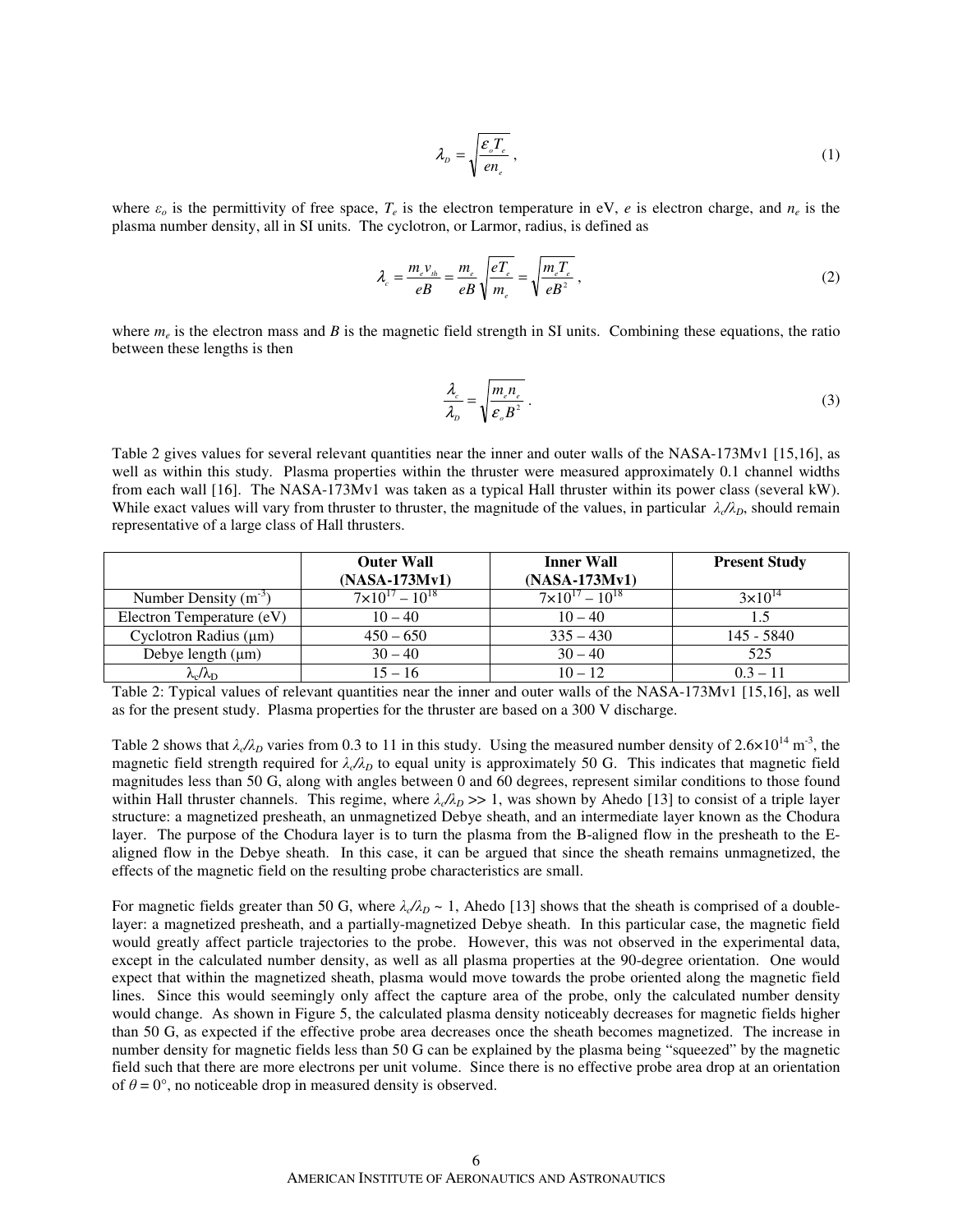When  $\theta = 90^{\circ}$ , the magnetic field is parallel (or very nearly parallel) to the coupon and probe surface. This configuration can cause a large amount of magnetic insulation of the incoming electron flow, considerably altering the resulting probe characteristic (see Figure 6). With the exception of anomalous points at 5 and/or 10 G, this effect tends to decrease floating potential and number density, while increasing plasma potential and electron temperature.



Figure 6: Probe characteristics at  $\theta = 90^\circ$  orientation with 0 and 200 G applied magnetic field strength. Notice the suppression of collected current at  $B = 200$  G.

Figure 6 shows how the magnetic field causes a decrease in the collected current of the probe at a given voltage. This change in shape would artificially flatten the characteristic in the transition regime as well as decrease the measured electron saturation current, causing the observed trends in electron temperature and number density. The reason for the decrease in floating potential, however, is not immediately clear. If one assumes that the ion flux to the probe is largely unaffected by the magnetic field (which is true for unmagnetized ions), then the required electron current to "reach" floating and plasma potentials would require greater probe voltages to overcome the magnetic insulation. This would in turn result in greater measured potentials. However, while the plasma potential measurement follows this trend, the floating potential follows the opposite trend. Thus, the decrease in floating potential at  $\theta = 90^{\circ}$  requires further investigation.

In regards to the effects of flowing plasma with zero magnetic field, the experimental data shows significant changes in measured properties only when  $\theta = 90^{\circ}$ , i.e. when the flow is parallel to the probe surface. Since the properties presented here are mainly derived from the portion of the probe characteristic where electron current is dominant, it is surprising that the direction of ion flow has such a noticeable effect. This implies that the ion flow direction can affect the electron trajectories enough to alter the measured plasma properties at  $\theta = 90^{\circ}$ . Since this particular configuration will likely be encountered when using wall-mounted probes in Hall thrusters, its effects warrant further investigation.

## **V. Conclusions and Future Work**

The effects of magnetic field and flowing plasma on wall-mounted Langmuir probes were experimentally investigated. Under the conditions tested, it was found that the magnetic field and orientation had negligible effects on measured plasma properties for angles less than about 90 degrees. The orientation of ion flow and magnetic field at 90 degrees seemed to have a large effect on all measured properties. Of particular interest were orientations where  $\theta$  varied from  $0 - 60^{\circ}$  with magnetic fields less than 50 G. These configurations mimic the typical magnetic field orientations at a Hall thruster discharge channel wall, as well as the sheath regime characterized by  $\lambda_c/\lambda_D$  >> 1. Since the measured plasma properties were largely unaffected under these conditions, mainly due to an unmagnetized sheath, it is likely that magnetic field effects will not have to be taken into account when using wall probes in Hall thrusters. However, the addition of electric fields and non-Maxwellian electron distributions, not